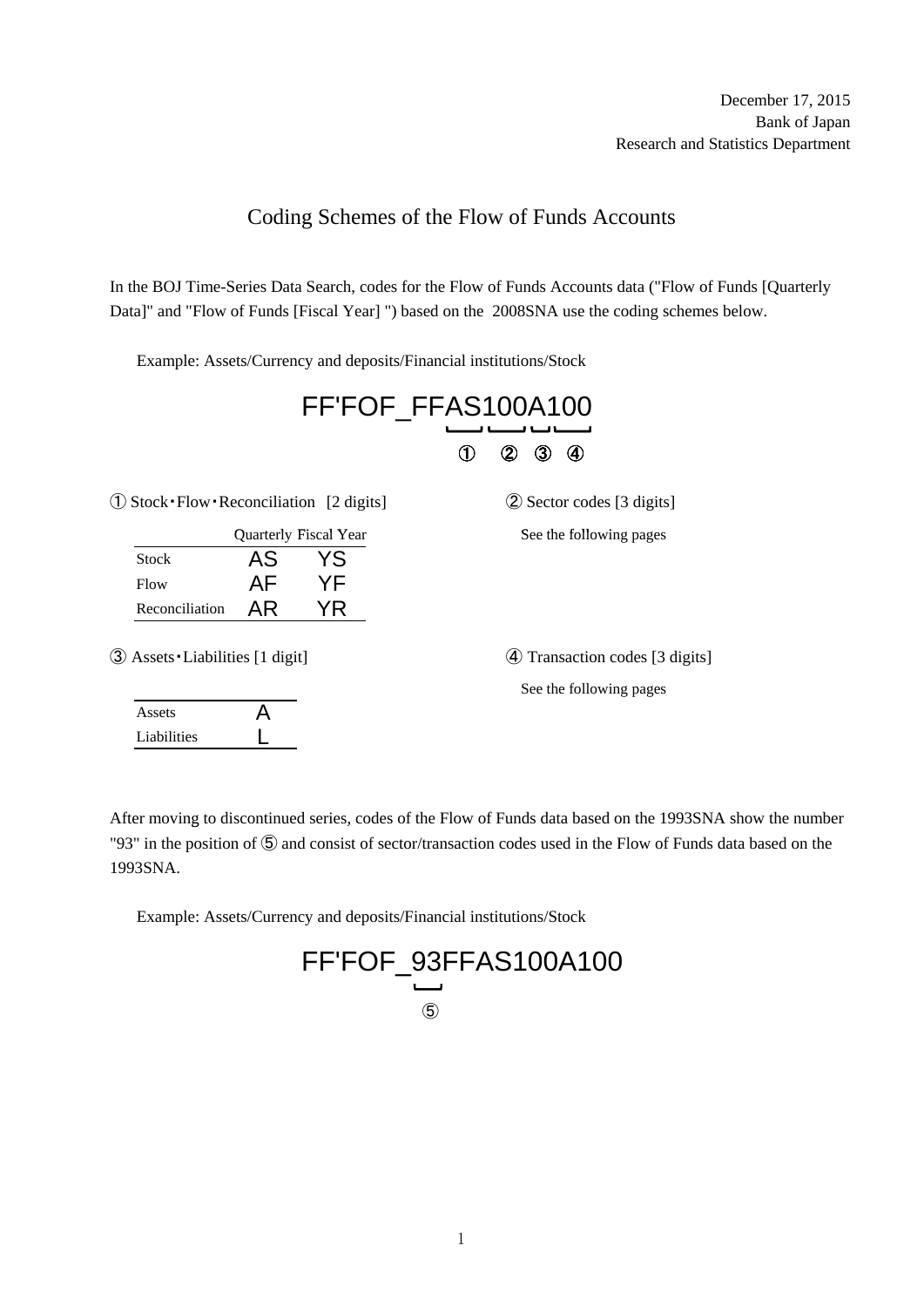## **List of sectors**(**2008SNA**)

| 部門名                    |       | Name of sectors                                   |                                                                          |            |
|------------------------|-------|---------------------------------------------------|--------------------------------------------------------------------------|------------|
| 金融機関                   |       | Financial institutions                            |                                                                          |            |
| 中央銀行                   |       | Central bank                                      |                                                                          |            |
| 預金取扱機関                 |       | Depository corporations                           |                                                                          | 120        |
| 銀行等                    |       | <b>Banks</b>                                      |                                                                          | 121        |
| 国内銀行                   |       |                                                   | Domestically licensed banks                                              | 122        |
| 在日外銀                   |       |                                                   | Foreign banks in Japan                                                   | 123        |
| 農林水産金融機関               |       |                                                   | Financial institutions for agriculture, forestry, and fisheries          | 124        |
| 中小企業金融機関等              |       |                                                   | Financial institutions for small businesses                              | 125        |
| 郵便貯金 (2007/30まで)       |       | Postal savings (through 2007/3Q)                  |                                                                          | 126        |
| 合同運用信託                 |       | Collectively managed trusts                       |                                                                          | 127        |
| 証券投資信託                 |       | Securities investment trusts                      |                                                                          | 160        |
| 公社債投信                  |       |                                                   | Bond investment trusts                                                   | 161        |
| うちMMF · MRF            |       |                                                   | Of which: MMF and MRF                                                    | 162        |
| 株式投信                   |       | Stock investment trusts                           |                                                                          | 163        |
| 保険・年金基金                |       | Insurance and pension funds                       |                                                                          | 130        |
| 保険                     |       | Insurance                                         |                                                                          | 131        |
| 生命保険                   |       |                                                   | Life insurance                                                           | 132        |
| うち民間生命保険会社 (2007/30まで) |       |                                                   | Of which: private life insurance companies (through 2007/3Q)             | 133        |
| 非生命保険                  |       |                                                   | Nonlife insurance                                                        | 134        |
| うち民間損害保険会社             |       |                                                   | Of which: private nonlife insurance companies                            | 135        |
| うち定型保証機関               |       |                                                   | Of which: standardized guarantee institutions                            | 137        |
| 共済保険                   |       |                                                   | Mutual aid insurance                                                     | 136        |
| 年金基金                   |       |                                                   | Pension funds                                                            | 140        |
| 企業年金                   |       |                                                   | Corporate pensions                                                       | 141        |
| 確定給付型年金                |       |                                                   | Defined benefit schemes                                                  | 143        |
| 確定拠出型年金                |       |                                                   | Defined contribution schemes                                             | 144        |
| その他年金                  |       |                                                   | Other pensions                                                           | 142        |
| その他金融仲介機関              |       |                                                   | Other financial intermediaries                                           | 150        |
| ノンバンク                  |       | Nonbanks                                          |                                                                          | 170        |
| ファイナンス会社               |       |                                                   | Finance companies                                                        | 171        |
| 特別目的会社・信託              |       |                                                   | Structured-financing special purpose companies and trusts                | 172        |
| 公的金融機関                 |       |                                                   | Public financial institutions                                            | 180        |
| 財政融資資金                 |       |                                                   | Fiscal Loan Fund                                                         | 181        |
| 政府系金融機関                |       |                                                   | Government financial institutions                                        | 182        |
| ディーラー・ブローカー            |       |                                                   | Financial dealers and brokers                                            | 190        |
| うち証券会社                 |       |                                                   | Of which: securities companies                                           | 191        |
| 非仲介型金融機関               |       |                                                   | Financial auxiliaries (financial institutions other than intermediaries) | 300        |
| うち金融持株会社               |       | Of which: financial holding companies             |                                                                          | 301<br>210 |
| 公的専属金融機関               |       | Public captive financial institutions             |                                                                          |            |
|                        |       |                                                   |                                                                          | 410        |
| 非金融法人企業                |       | Nonfinancial corporations                         |                                                                          |            |
| 民間非金融法人企業              |       | Private nonfinancial corporations                 |                                                                          |            |
| 公的非金融法人企業              |       | Public nonfinancial corporations                  |                                                                          |            |
| 般政府                    |       | General government                                |                                                                          |            |
| 中央政府                   |       | Central government                                |                                                                          |            |
| 地方公共団体                 |       | Local governments                                 |                                                                          |            |
| 社会保障基金                 |       | Social security funds                             |                                                                          | 423        |
| うち公的年金                 |       | Of which: public pensions<br>Households           |                                                                          | 424        |
| 家計                     |       |                                                   |                                                                          | 430<br>440 |
| 対家計民間非営利団体             |       | Private nonprofit institutions serving households |                                                                          |            |
| 海外                     |       | Overseas                                          |                                                                          |            |
| 合計                     | Total |                                                   |                                                                          | 700        |

| $- - -$<br>国内<br>$\overline{M}$ is the $\overline{M}$ | : nontinancial :<br><b>Jomestic</b><br>sector | 400 |
|-------------------------------------------------------|-----------------------------------------------|-----|
| 年金計                                                   | Pension total                                 | 800 |